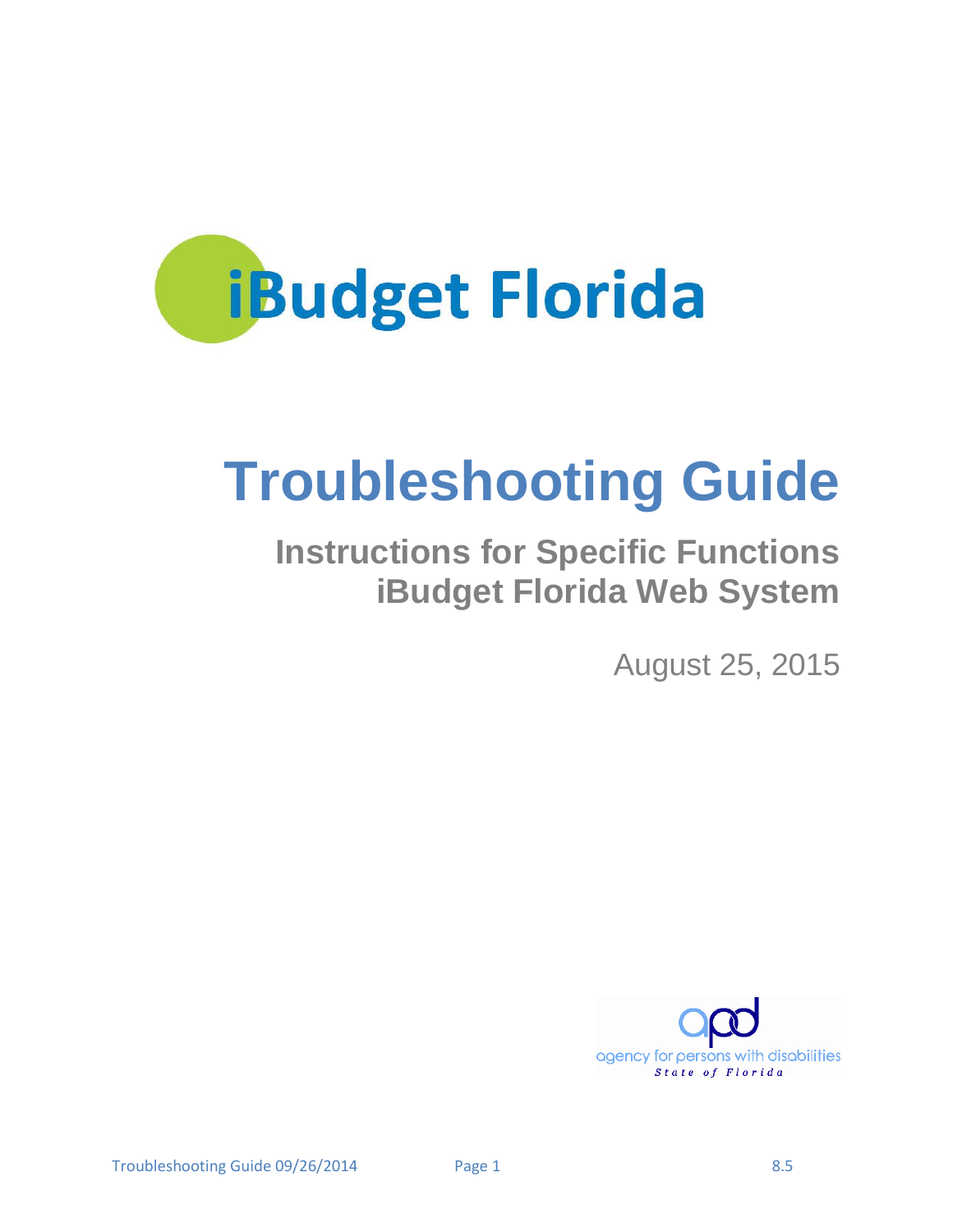## **Table of Contents**



| Workstation Minimum System Requirements (For Non-Agency Workstations) and VPN |  |
|-------------------------------------------------------------------------------|--|
| Workstation Minimum System Requirements (For Non-Agency Workstations)3        |  |
|                                                                               |  |
|                                                                               |  |
|                                                                               |  |
|                                                                               |  |
|                                                                               |  |
|                                                                               |  |
|                                                                               |  |
|                                                                               |  |
|                                                                               |  |
|                                                                               |  |
|                                                                               |  |
|                                                                               |  |
|                                                                               |  |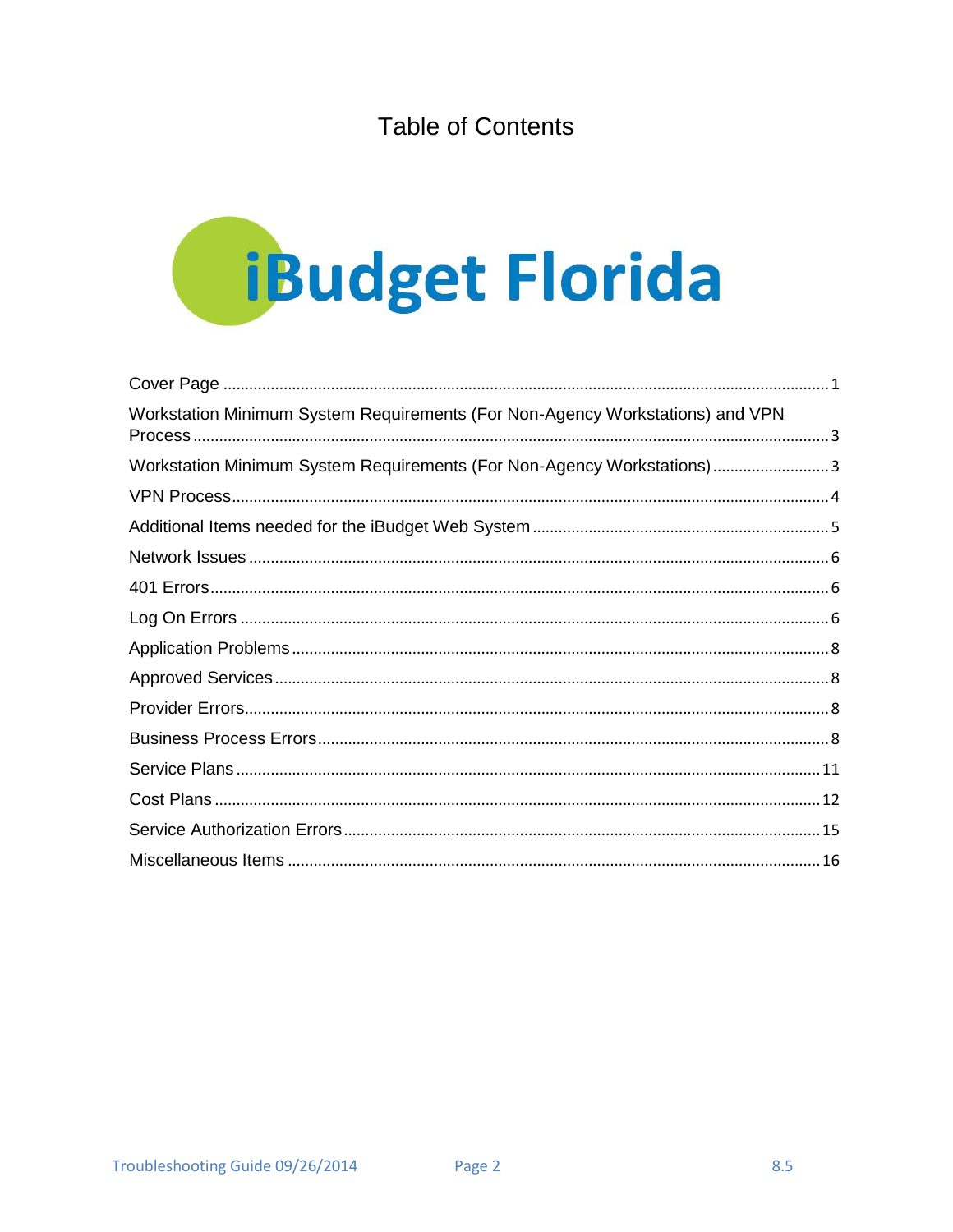## <span id="page-2-0"></span>Workstation Minimum System Requirements (For Non-Agency Workstations) and VPN Process

## <span id="page-2-1"></span>Workstation Minimum System Requirements (For Non-Agency Workstations)

This section lists the operating system and software requirements for all APD Web Systems. **The following computer system requirements must be met prior to submitting a Help-Desk ticket for application support:**

## **Operating System Requirements**

Your computer's operating system must be one of the following:

- **Windows 8**
- **Windows 7 (32-Bit)**
- Windows 7 (64-Bit)
- Windows 10

*Note:* Mac operating systems are not supported.

For instructions on how to check the version of your operating system, [click here](http://windows.microsoft.com/is-IS/windows7/help/which-version-of-the-windows-operating-system-am-i-running)

### **Internet Web Browsers Requirements**

Versions of Internet Explorer supported are:

- **Internet Explorer 10 (Compatibility View Only)**
- **Internet Explorer 11 (Compatibility View Only)**

*Note:* Microsoft Edge Browser is not compatible.

For instructions on how to check the version of your Internet Explorer, [click here](http://windows.microsoft.com/en-US/windows-vista/Find-out-which-version-of-Internet-Explorer-youre-using)

## **Minimum Performance (Bandwidth) Requirements**

For acceptable performance the minimum Internet downloading speed must be greater than 1 megabit per second (Mbps). If the Internet downloading speed results are lower than 1 Mbps, the iBudget application will not work correctly. APD IT will not be able to assist and troubleshoot an Internet connection speed of less than 1 Mbps.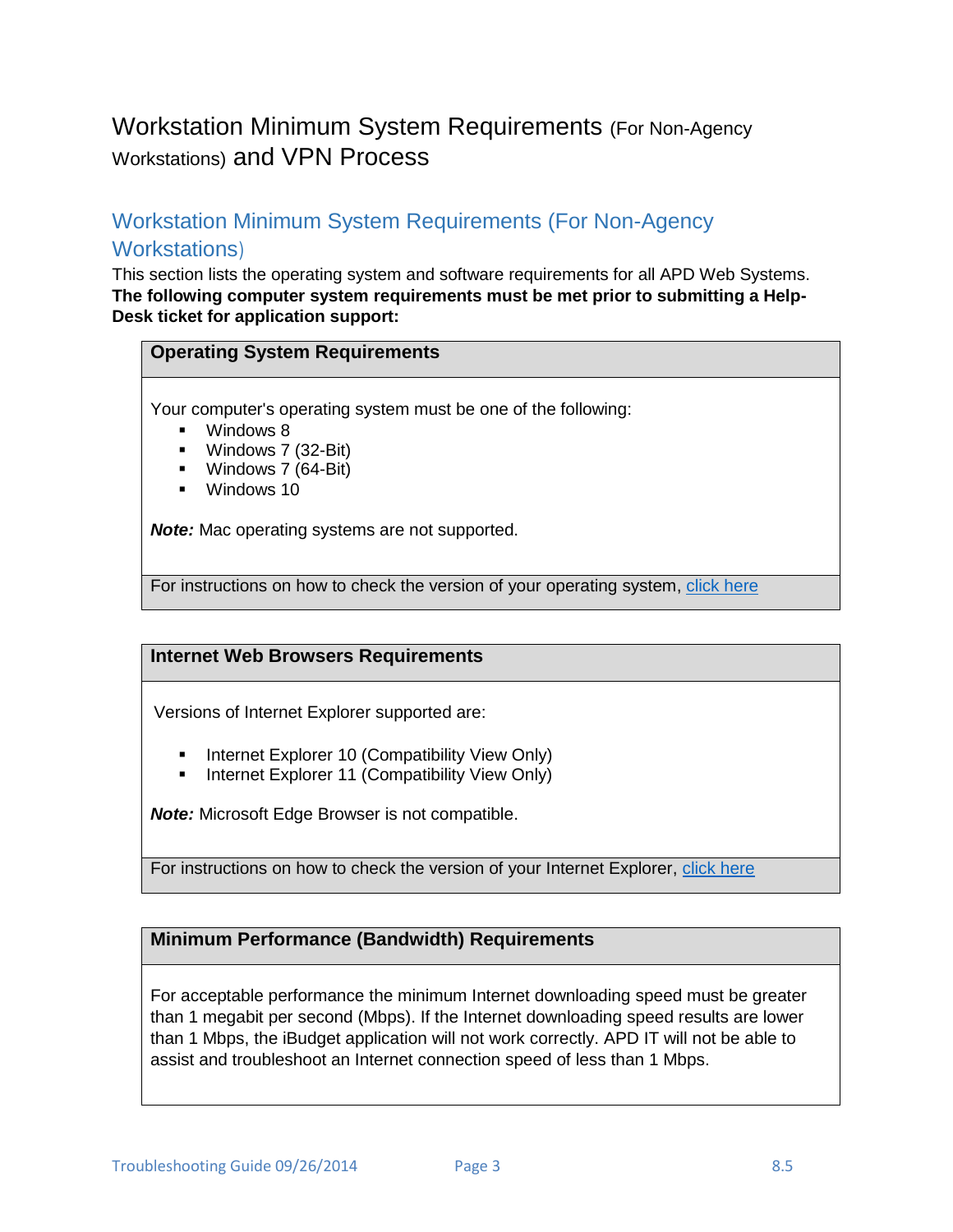To check your current Internet speed, please [click here](http://www.speedtest.net/) and click on BEGIN TEST to start the test.

## **Miscellaneous Requirements**

- **The Popup Blocker for Internet Explorer must be disabled.**
- Disable or uninstall any toolbars (for example: Google Toolbar, Bing Toolbar, Ask.com Toolbar, etc.).

## <span id="page-3-0"></span>VPN Process

This section describes the process for establishing a VPN connection.

## **Establishing a Virtual Private Network (VPN)**

For waiver support coordinators needing VPN access, please follow these steps for establishing a VPN must be followed:

- 1. Request a Systems Access Request Form (SARF) from the Area Office security administrator. (Click the link [Area Office Security Administrator](http://intranet.apd.myflorida.com/it/it-forms/sarf-coordinator.pdf) to identify your security administrator.)
- 2. Complete this form and submit it to the security administrator. (If you need access to any APD system, please fill in this form.)
- 3. The security administrator will submit the SARF.
- 4. State Office staff members will send the information to the Department of Management Services (DMS), which then reviews and sends it to Hayes, the VPN vendor.
- 5. Once the VPN is created, Hayes will email the requestor with the credentials to log into the VPN (this can take up to 60 days).

For the link to overall DMS information on VPN, [click here](http://www.dms.myflorida.com/suncom/suncom_products_and_pricing/remote_access/virtual_private_network_vpn_services/wireless_vpn/rate_schedule)

For a direct link to rates, [click here](http://www.dms.myflorida.com/suncom/suncom_products_and_pricing/remote_access/virtual_private_network_vpn_services/wireless_vpn/rate_schedule)

**Note 1:** Sending your information to anyone other than the security administrator will delay your VPN approval. If you have questions about the progress of your submission, please contact your security administrator.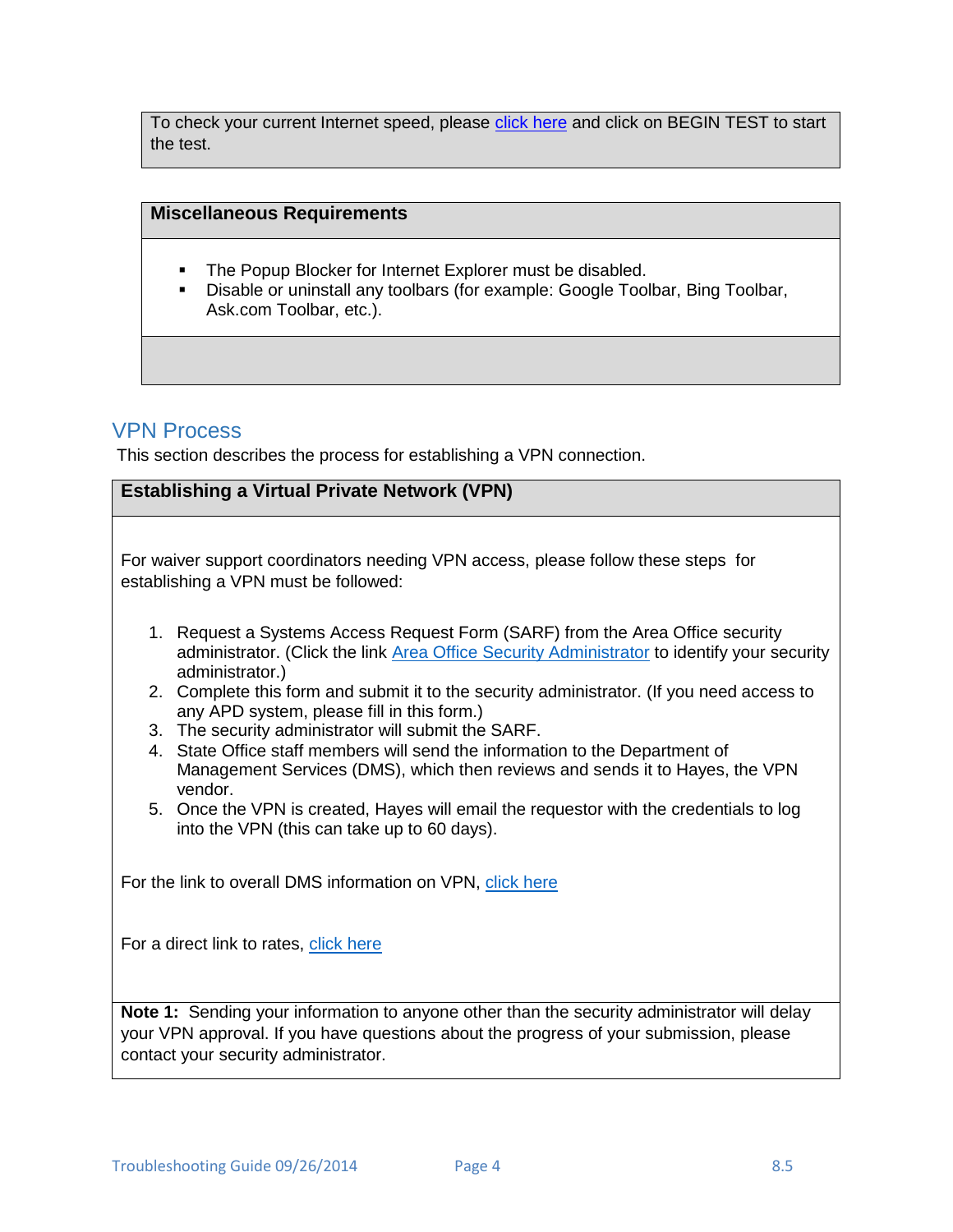**Note 2:** For security reasons, there can only be one user per VPN account. **Sharing VPN account information is strictly prohibited.**

## <span id="page-4-0"></span>Additional Items needed for the iBudget Web System

For the iBudget system to work efficiently, the following three items must also be installed on your computer:

- 1. Adobe Reader
	- a. For instructions on downloading Adobe Reader [click here](http://get.adobe.com/reader/)
- 2. Microsoft Office 2003 or Later
	- a. To find what version of Microsoft Office you have [click here](http://office.microsoft.com/en-us/excel-help/what-version-of-office-am-i-using-HA101873769.aspx)
- 3. Internet Explorer Settings
	- a. Open Internet Explorer
	- b. Click on *Tools*
	- c. Click on *Internet Options*
	- d. Click on the *Security tab*
	- e. Click on *Trusted Sites*
	- f. Click on *Sites* In the field to make the production site a trusted site, type: <https://apps.apd.myflorida.com/loader.aspx>
	- g. Click *Add*

h. In the field to make the training site a trusted site, type:

<https://appsuat.apd.myflorida.com/apdtraining/loader.aspx>

- i. Click *Add*
- j. Click *Close*
- k. Verify that Trusted Sites is still selected
- l. Click on *Custom Level* near the bottom of that window
- m.Scroll to the section titled *Miscellaneous*

n. Select Disable under the section titled *Use Pop-Up Blocker* 

o. Select Disable under the section titled *Use Smart Screen Filter* 

p. Scroll all the way to the bottom to the section titled *Scripting*

q. Select Disable under the section titled *Enable XSS Filter*

- r. Click *OK*
- s. Click *Apply*
- t. Close out of Internet Explorer completely
- u. Re-open Internet Explorer and log into the website.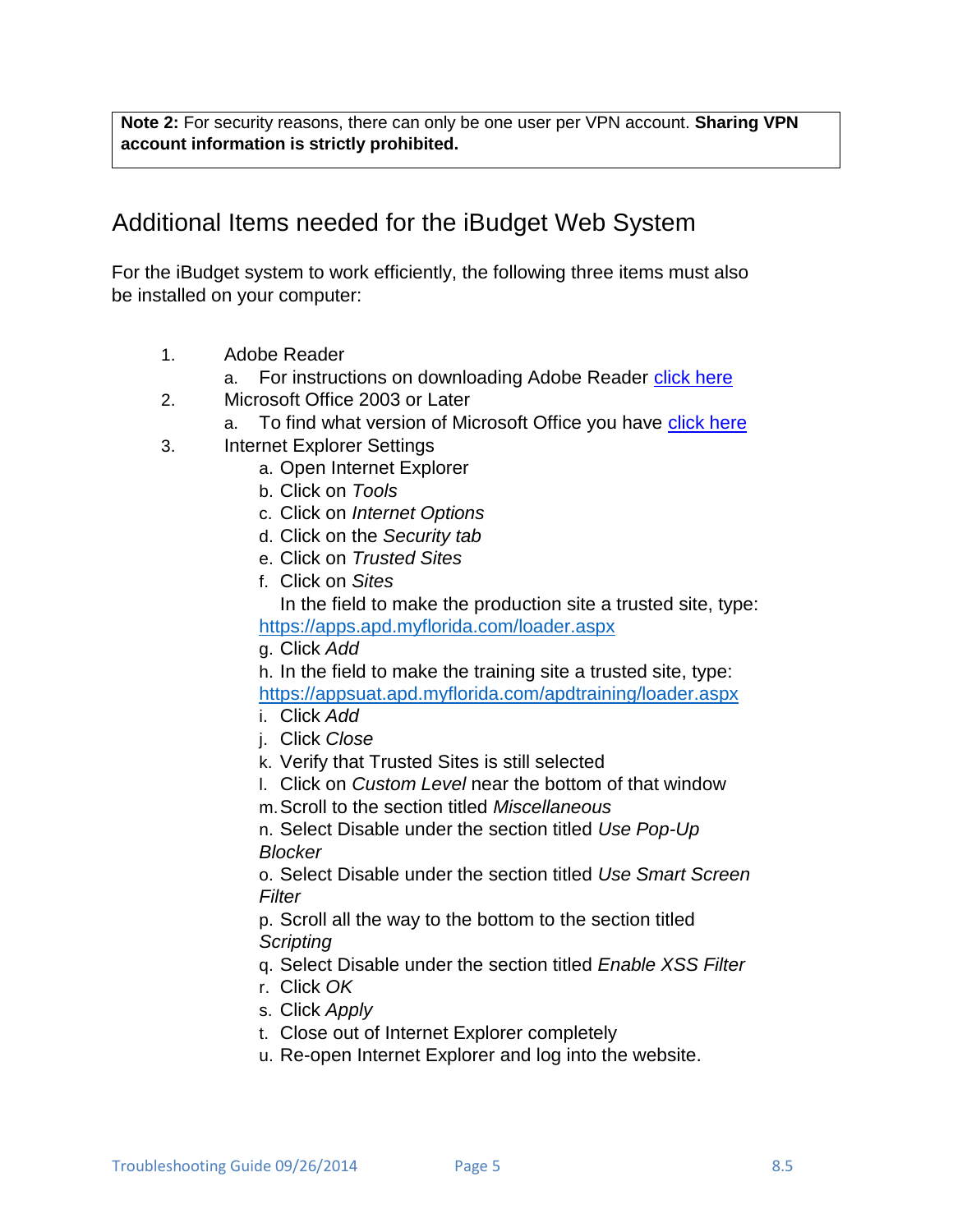## <span id="page-5-0"></span>Network Issues

## <span id="page-5-1"></span>401 Errors

## **1. 401 Domain Incorrect or Missing**

a. When the "401 Domain incorrect or missing" error is received check to be sure your login user name is prefixed by the appropriate domain name:

APD\ - for all iBudget Users

## **2. 401 Unauthorized User Access**

a. When a "401 Unauthorized User Access" error is received, an incorrect password or user name has been entered on the login page. Contact the APD Help Desk to reset your password or access the Password Self-Reset website at: [http://passwordreset.apd.fl.local:8888](http://passwordreset.apd.fl.local:8888/). If you attempt to login three or more times your account will be locked, and you must call the APD Help Desk to reset your account.

## **3. Web Page Not Found**

a. When a "Web Page Not Found" error is received, check your VPN login status to be sure you are logged on to APD through a VPN session. The iBudget website may only be accessed if you are connected to the APD network. It is not a public website.

## <span id="page-5-2"></span>Log On Errors

The solutions listed below are for issues that can occur while trying to log into the iBudget Web System. The main issue will be that when you type in your username and password the system will ask you for the information again. If this occurs please attempt all of the solutions before contacting the APD Help Desk for assistance.

## **4. Verify Username and Password**

a. When entering your username and password it might have been typed in incorrectly. If this is the case the log on box will appear again. Please verify that you have typed everything in correctly and click *OK*. Remember that after typing in the username and password incorrectly three times, your iBudget account will be locked out and you will need to contact the Help Desk.

## **5. Clearing Out the Cache**

a. Another issue could occur when you try to log into iBudget. Your username and password can be stored on the machine in what is called a Cache File. Those files will need to be deleted. Please follow the instructions below to delete those files in Internet Explorer. Periodically, it is a good idea to check these files and delete them. This will help in speeding up your machine.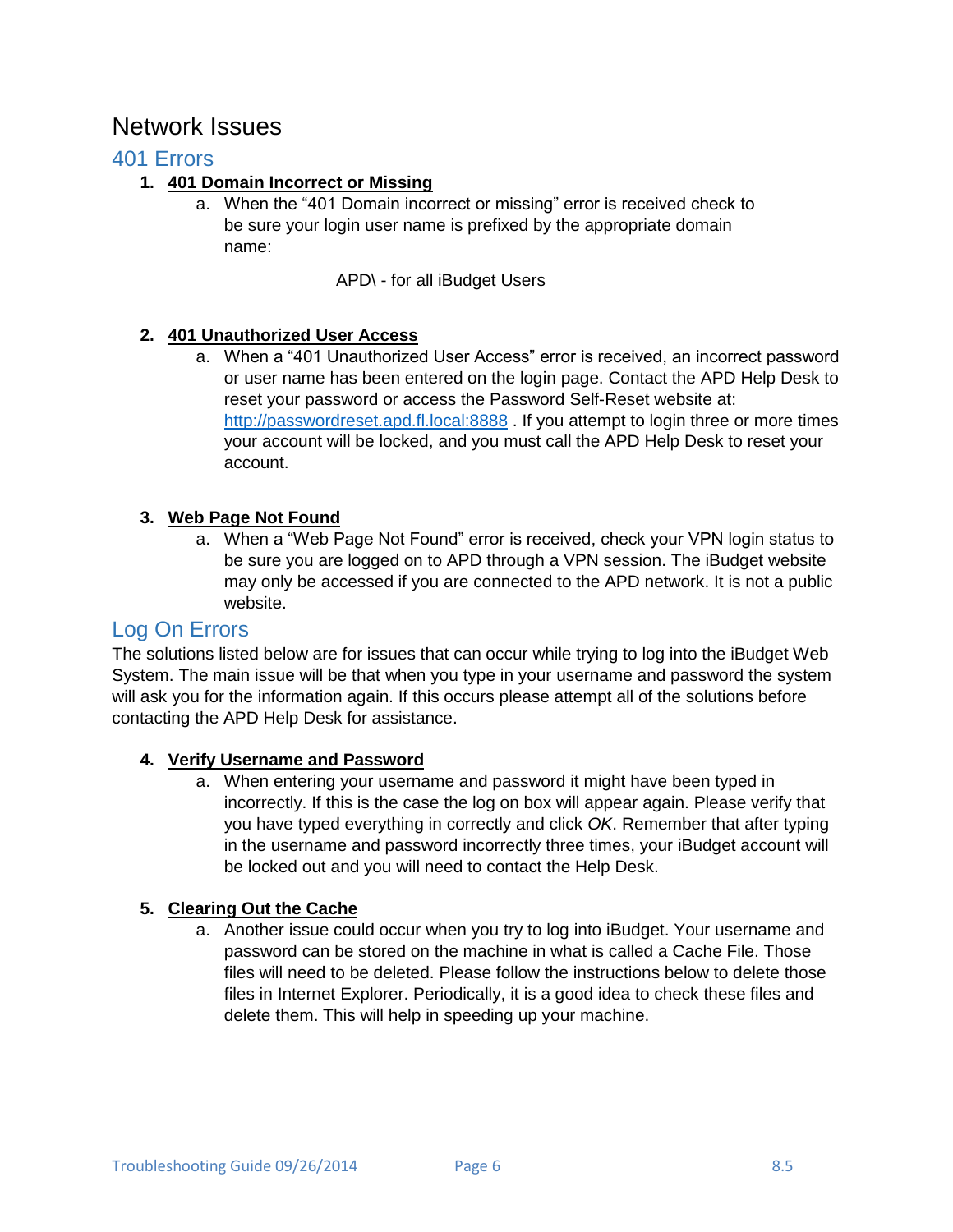## **6. Clearing Internet Explorer Cache**

- 1. Click *Start*
- 2. Click *Control Panel*
- 3. Click *Internet Options*
- 4. Select the *General Tab*
- 5. Under the section titled Browsing History click *Delete*
- 6. Select the following:
	- a. Temporary Internet Files
	- b. Form Data
	- c. Passwords
	- d. Cookies
	- e. *Note: Other selections are optional but can also be checked*
- *7.* Click *Delete*
- *8.* Click *Apply*
- *9.* Click *OK*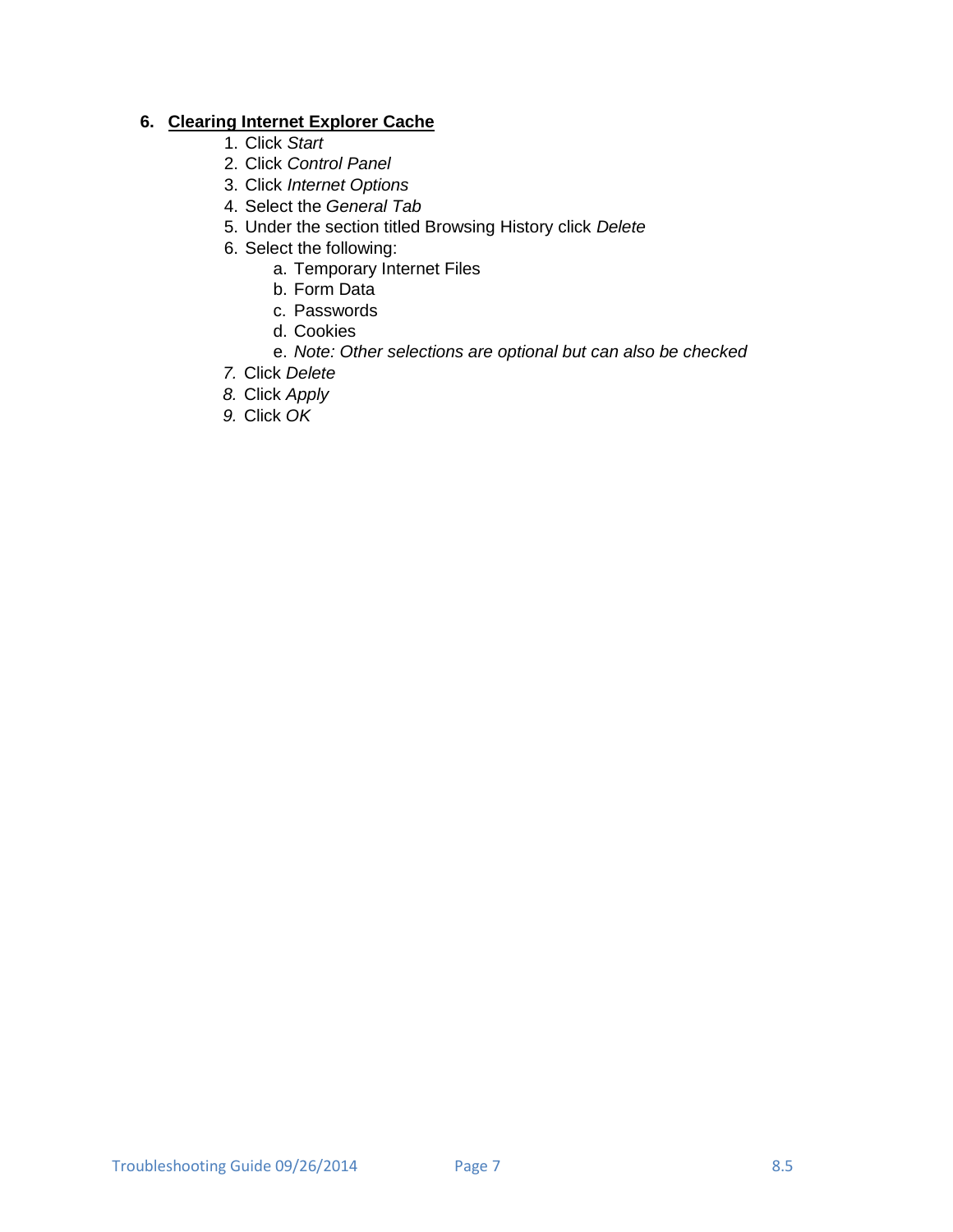## <span id="page-7-0"></span>Application Problems

## <span id="page-7-1"></span>Approved Services

## **1. Missing Approved Services**

- a. When you are building the cost plans for consumers, if you notice that a few of the approved services for a consumer were not entered, please contact your Area Office Liaison to inform them. They will be able to add those services to the consumer for you.
- b. The Area Office Staff are the only people who can enter services for the consumer. The Help Desk will not be able to assist you.

## <span id="page-7-2"></span>Provider Errors

## **1. Provider Missing in Service Plan When Adding or Updating a Service Plan**

a. If you are adding or editing a service plan and the provider you are looking for does not appear in the list of providers, contact your Area Office to add the service being entered to the provider's authorized provider services.

## **2. An Inactive Provider Is in the Provider Selection List**

b. If the provider is inactive but showing active in iBudget, remove all provider services associated with that provider in iBudget; no one will be able to select them for a provider.

## <span id="page-7-3"></span>Business Process Errors

## **1. Cost Plan exceeds the Annual Budget – Business Process Error**

a. The cost plan is over budget – this can be verified by looking at the main cost plan information page – The field that says Remaining Balance – if the balance does not cover the service plan amount then the cost plan is over budget (See Figure 1.1).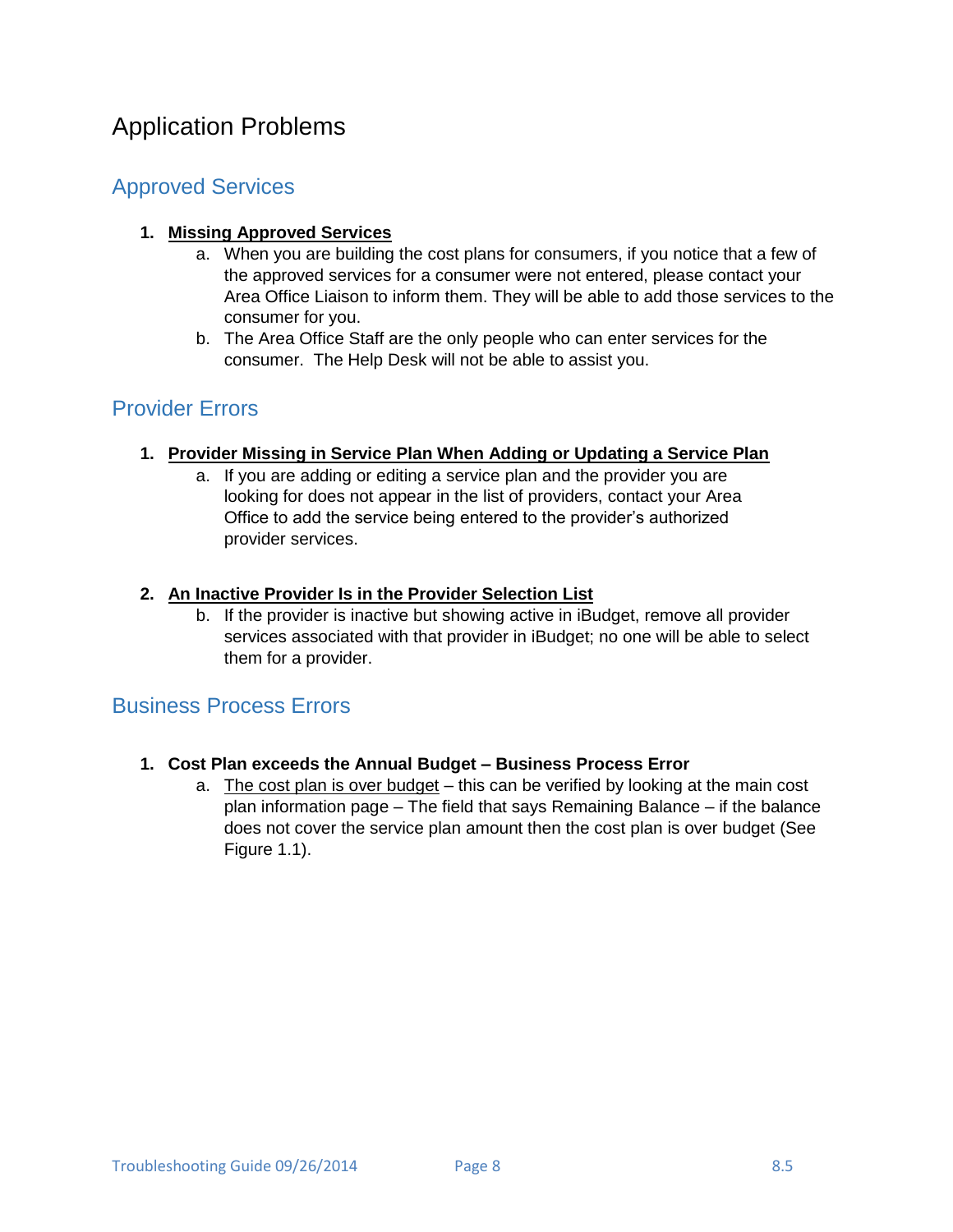

**Figure 1.1**

- b. The service plans need to be recalculated. This can be caused by Figure 1.2 below. If the Quarter Status and the PA Status fields are blank then the cost plan will not read the dollar amounts in the service plan totals correctly. This is something that needs to be sent to the APD.iBudget.Contacts.
- c. In the ticket identify which service plan is not displaying the fields correctly (most of the time it is the one for the same service the WAIVER SERVICE COORDINATOR (WSC) is trying to add/edit a new service plan with a different provider). You can identify the service plan by giving the provider name and the Service Code for that service. This will help the APD.ibudget.Contacts to solve these tickets in a timely manner.

| <b>Quarter 4 Details</b> |                                  |                   |                   |                      |                 |           |                      |
|--------------------------|----------------------------------|-------------------|-------------------|----------------------|-----------------|-----------|----------------------|
| Cancel Quarter           | $\Box$                           | Canceled Date     |                   | $\blacksquare$       | Q4 Total        | \$0.00    |                      |
| Q4 Status                |                                  |                   | M<br>Q4 PA Status |                      |                 |           |                      |
| April                    |                                  |                   |                   |                      |                 |           |                      |
| Units                    | $\overline{\phantom{a}}$<br>1.00 | <b>Begin Date</b> | 4/1/2016          | $\overline{\bullet}$ | <b>End Date</b> | 4/30/2016 | $\overline{\bullet}$ |
| Rate                     | $\Box$                           | Service Rate      |                   |                      | Amount          |           |                      |
| May                      |                                  |                   |                   |                      |                 |           |                      |
| Units                    | 1.00                             | <b>Begin Date</b> | 5/1/2016          | $\overline{\bullet}$ | <b>End Date</b> | 5/31/2016 | $\overline{\bullet}$ |
| Rate                     | $\Box$                           | Service Rate      |                   |                      | Amount          |           |                      |
| June                     |                                  |                   |                   |                      |                 |           |                      |
| Units                    | -<br>1.00                        | <b>Begin Date</b> | 6/1/2016          | <b>TOV</b>           | <b>End Date</b> | 6/30/2016 | $\overline{10}$      |
| Rate                     | $\Box$                           | Service Rate      |                   |                      | Amount          |           |                      |
|                          |                                  |                   |                   |                      |                 |           |                      |

**Figure 1.2**

### **2. Object Reference Not Set to an Instance of an Object**

a. This means that the date did not fill in correctly on a service plan. Please have the user check the dates on the service plan to verify that every date (usually the last date on the plan) was filled in correctly. If that date field is blank fill in the appropriate dates. Once the dates are populated correctly the message will disappear (See Figure 1.3).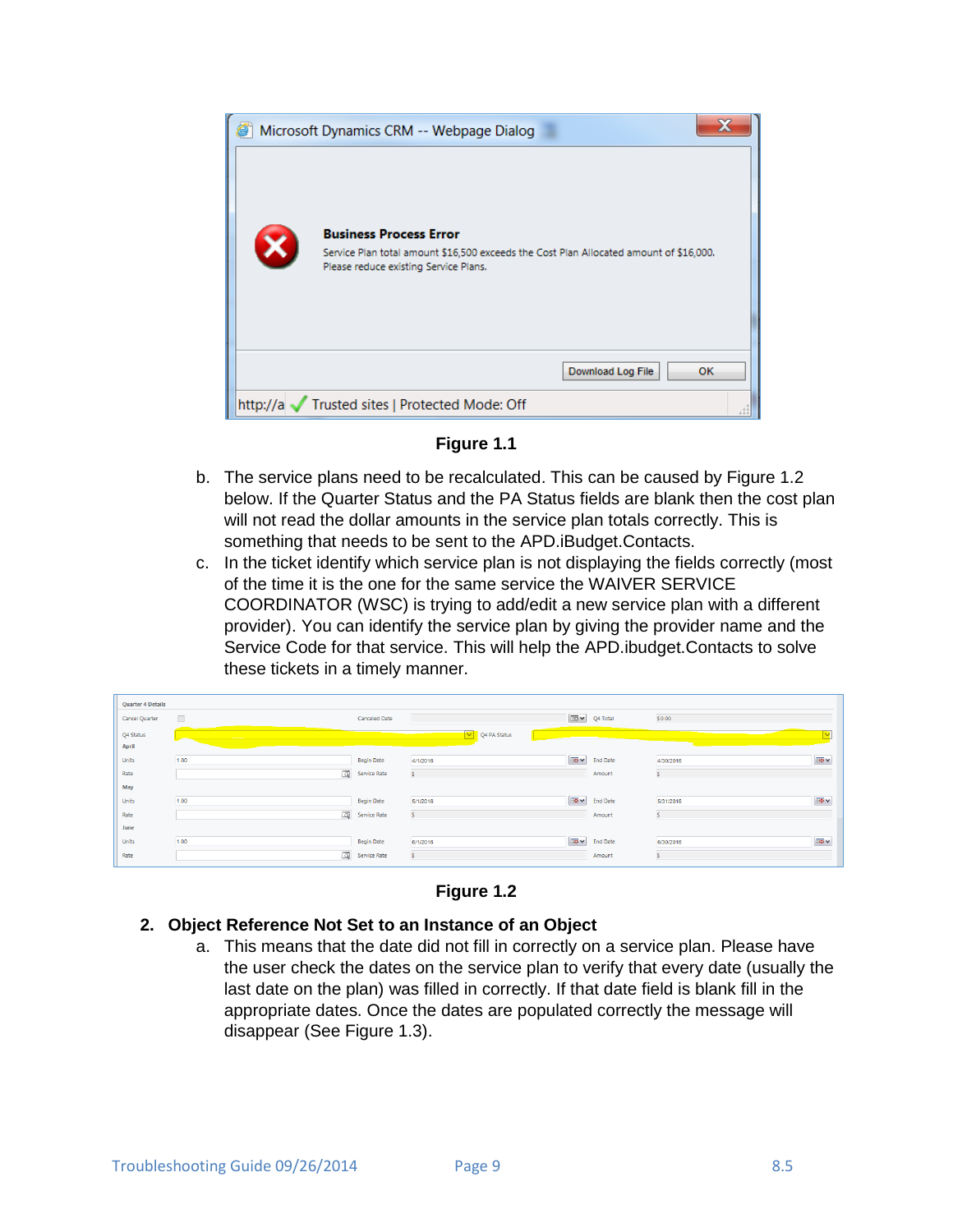| <b>Quarter 4 Details</b> |                           |                   |                     |                      |                       |           |                      |
|--------------------------|---------------------------|-------------------|---------------------|----------------------|-----------------------|-----------|----------------------|
| Cancel Quarter           | $\Box$                    | Canceled Date     |                     |                      | <b>IBB</b> v Q4 Total | \$0.00    |                      |
| Q4 Status                |                           |                   | $\vee$ Q4 PA Status |                      |                       |           | $\checkmark$         |
| April                    |                           |                   |                     |                      |                       |           |                      |
| Units                    | 1.00                      | <b>Begin Date</b> | 4/1/2016            | $\overline{\bullet}$ | <b>End Date</b>       | 4/30/2016 | $\overline{\bullet}$ |
| Rate                     | $\overline{\mathcal{L}}$  | Service Rate      |                     |                      | Amount                |           |                      |
| May                      |                           |                   |                     |                      |                       |           |                      |
| Units                    | 1.00                      | <b>Begin Date</b> | 5/1/2016            |                      | <b>TOV</b> End Date   | 5/31/2016 | <b>Tov</b>           |
| Rate                     | $\overline{\mathfrak{Q}}$ | Service Rate      |                     |                      | Amount                |           |                      |
| June                     |                           |                   |                     |                      |                       |           |                      |
| Units                    | 1.00                      | <b>Begin Date</b> | 6/1/2016            |                      | <b>Bov</b> End Date   |           | <b>B</b>             |
| Rate                     | $\overline{\mathcal{L}}$  | Service Rate      |                     |                      | Amount                |           |                      |
|                          |                           |                   |                     |                      |                       |           |                      |

**Figure 1.3**

- **3. Business Process Error: Annual cost plan, service code, service level are required fields**
	- a. This means that the page did not load correctly. Please make sure the information at the top of the service plan is grayed out and not editable. If the information has not been grayed out then please either refresh *(Cntl + R to refresh page or right click your mouse and select Reload)* the page, or wait for the page to finish loading.

### **4. Business Process Error: - An error occurred in the plugin**

- a. Refresh the page and *click* save again. This should clear the message and allow you to continue.
- **5. Business Process Error: There are currently paid claims for this service plan authorization for Q4. The total for this authorization (\$xxxxxx) cannot go under \$xxxxxx for Q4".**
	- a. The provider has billed for more money than what the service plan has remaining. The service plan needs to be increased to accommodate the claims amount. Once this is done the cost plan can be saved and processed.

### **6. Business Process Error: The given key was not given in the dictionary**

a. This happens when one of the existing service plan quarter status is blank. These can only be filled in by a developer. Please create a Help Desk ticket and assign to the APD.iBudget.Contacts.

### **7. Business Process Error: Unable to update the SA Authorization: Generic SQL**

- a. Please try again. This should fix the issue. If the issue persists, create a Help Desk ticket and assign to the APD.iBudget.Contacts.
- **8. Business Process Error #8. Not enough sufficient permissions. PNG Microsoft Dynamics CRM—webpage dialog X record is unavailable the requested record was not found or you do not have sufficient permissions to view it.**
	- a. Create a Help Desk ticket and assign to the APD.iBudget.Contacts. Please download the log file and attach it to the ticket.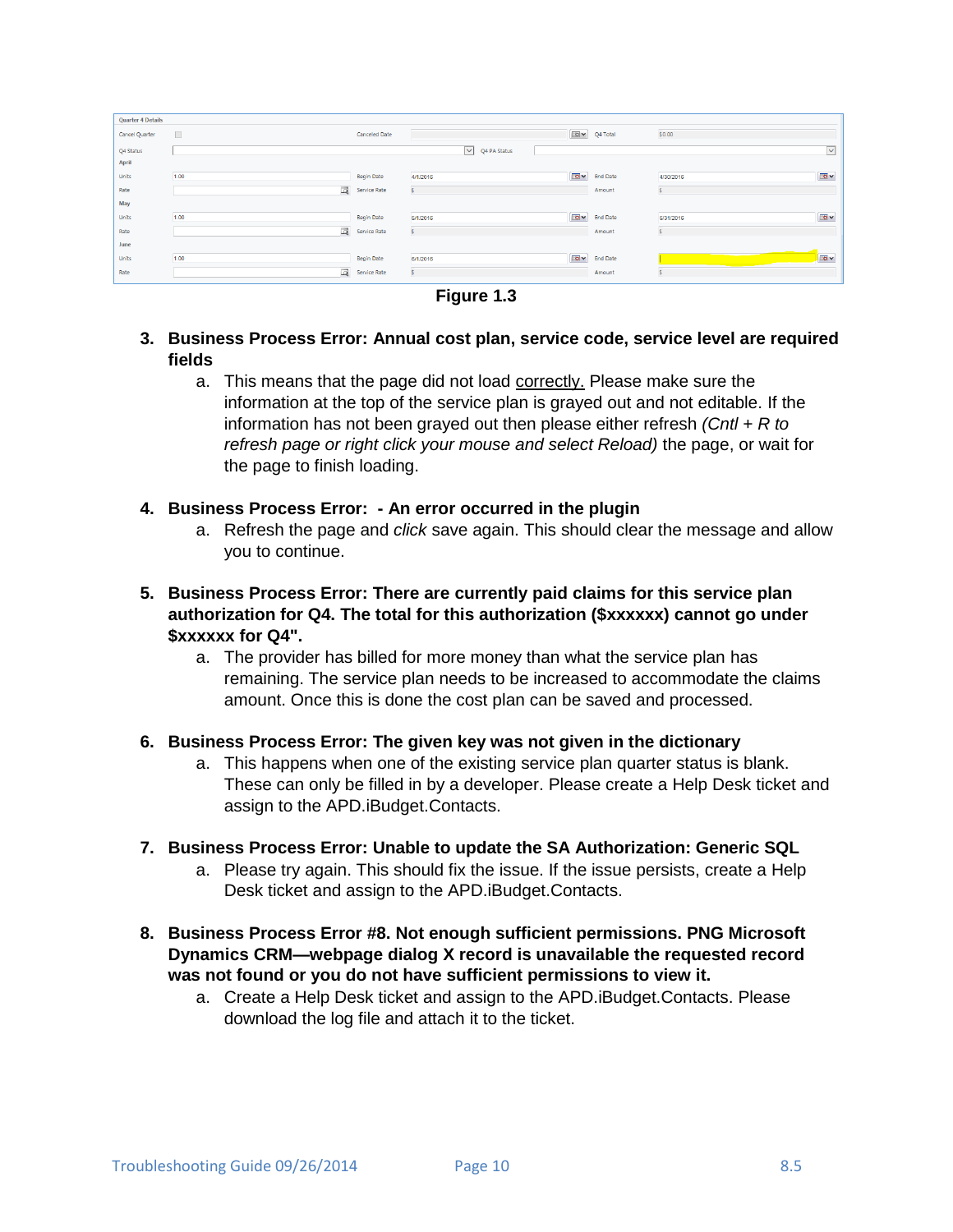## <span id="page-10-0"></span>Service Plans

## **1. Building New Service Plans**

a. If a Waiver Service Coordinator (WSC) states that the Look-Up boxes are not populating correctly – Please have them verify that service plan page is finished loading. This can be done by making sure the date is filled in and the Term Service Plan is highlighted Blue on the left side of the screen.

### **2. Canceling a Service Plan**

a. When canceling a service plan, the funds from the service plan will not be released until the cost plan is put back into Current Approved status and the service authorizations are in a Canceled Approved status. Once that happens the funds will automatically release and the Waiver Service Coordinator (WSC) can build the new service plans.

## **3. Notes Not on Service Authorization but in Service Plan**

a. Verify notes were added during the service plan creation. If the note was added after the service plan was created and no other changes were made to that service plan at that time, then the notes will not appear on the Service Authorization. If a Waiver Service Coordinator (WSC) needs to add a note to a service authorization, then the notes can be added directly to the authorization itself and not onto the service plan. This will ensure the notes appear on the service authorization.

## **4. CRM Form Undefined Event**

a. Verify the browser version the person is using. This message will appear if the person is using any other browser than Internet Explorer 10.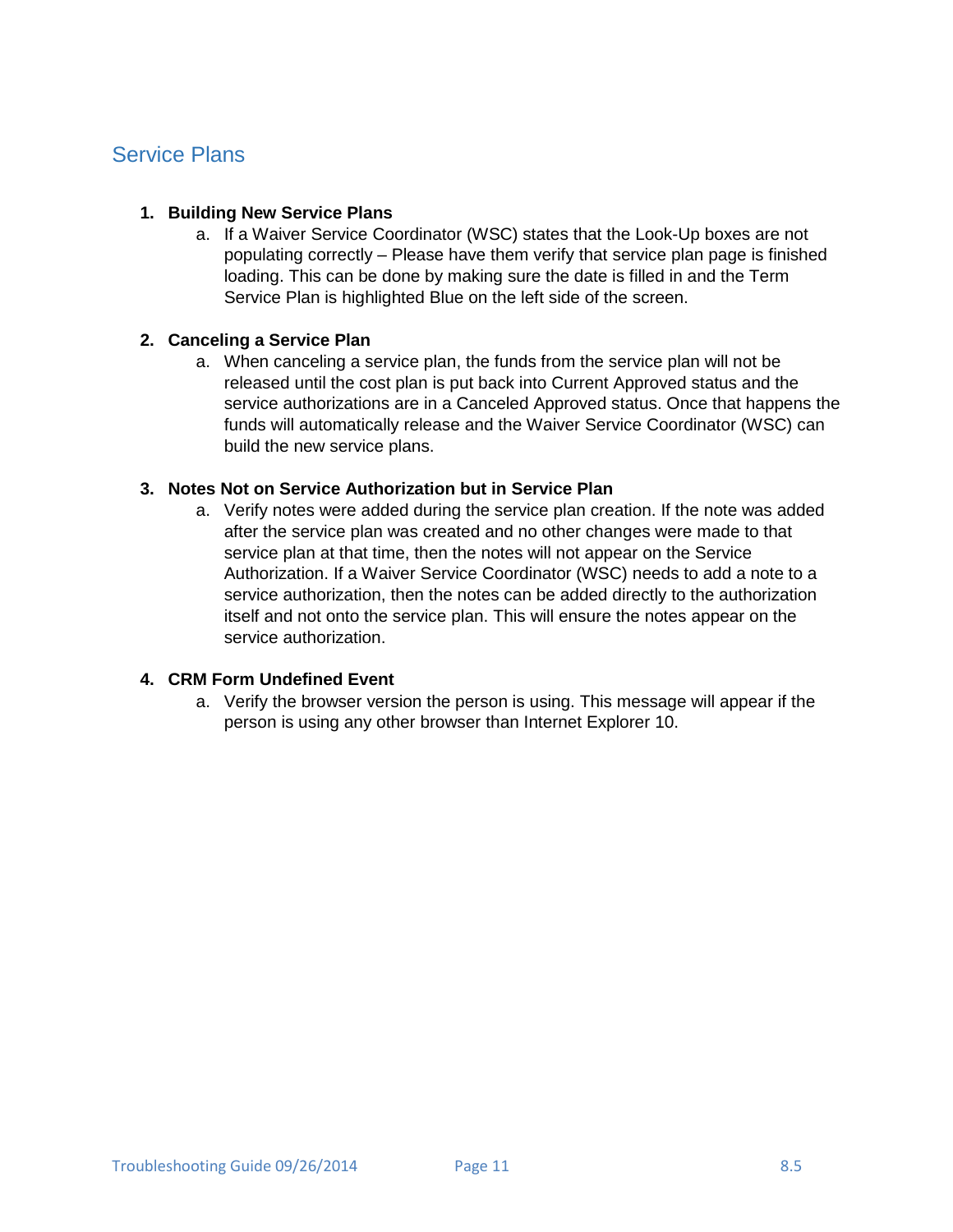## <span id="page-11-0"></span>Cost Plans

#### **1. Cost Plan Ribbon**

- a. Buttons will be enabled and disabled depending on the status of the cost plan for the consumer. Below is a reference list for which buttons are active:
	- i. Cost Plan Status Current Approved: Copy button is active
	- ii. Cost Plan Status Draft: Submit button is active
	- iii. Cost Plan Status Pending Review: Process button is active

#### **2. Cost Plans for Area Review**

| Procedure Code Service Rule Advanced Find View |                                                                 |                  |             |                      |                     |                                       |  |  |  |
|------------------------------------------------|-----------------------------------------------------------------|------------------|-------------|----------------------|---------------------|---------------------------------------|--|--|--|
| <b>Procedure Code</b>                          | <b>Description (Procedure Code)</b>                             | Service Code (Pr | Daily Limit | <b>Monthly Limit</b> | <b>Yearly Limit</b> | <b>Triggers Automatic Area Review</b> |  |  |  |
| 92506UC                                        | Speech Therapy - Assessment                                     | 4261             | None        | None                 | $\overline{a}$      | Yes                                   |  |  |  |
| 92506UC                                        | Speech Therapy - Assessment                                     | 4261             | None        | None                 | $\overline{a}$      | Yes                                   |  |  |  |
| 97001UC                                        | Physical Therapy - Assessment                                   | 4151             | <b>None</b> | None                 | $\overline{2}$      | Yes                                   |  |  |  |
| 97001UC                                        | Physical Therapy - Assessment                                   | 4151             | <b>None</b> | None                 | $\overline{2}$      | Yes                                   |  |  |  |
| 97003UCHM                                      | Occupational Therapy - Assessment                               | 4111             | <b>None</b> | None                 | $\overline{a}$      | Yes                                   |  |  |  |
| E1399UC                                        | Durable Medical Equipment                                       | 4050             | 5           | None                 | None                | Yes                                   |  |  |  |
| <b>H0031UC</b>                                 | Specialized Mental Health Counseling Assessment                 | 4250             | None        | None                 | 1                   | Yes                                   |  |  |  |
| <b>H0043UC</b>                                 | Residential Habilitation - Basic (day)                          | 4176             | None        | 31                   | <b>None</b>         | Yes                                   |  |  |  |
| H0043UCHI                                      | Residential Habilitation - Minimal (day)                        | 4177             | None        | 31                   | None                | Yes                                   |  |  |  |
| H0043UCHN                                      | Residential Habilitation - Extensive 1 (day)                    | 4179             | None        | 31                   | None                | Yes                                   |  |  |  |
| H0043UCHO                                      | Residential Habilitation - Extensive 2 (day)                    | 4180             | None        | 31                   | None                | Yes                                   |  |  |  |
| H2019UCHM                                      | <b>Behavioral Services - Assistant</b>                          | 4013             | 64          | None                 | None                | Yes                                   |  |  |  |
| <b>H2020UC</b>                                 | <b>Behavior Analysis Assessment</b>                             | 4014             | None        | None                 | None                | Yes                                   |  |  |  |
| S5130UCHA                                      | Personal Supports - Quarter Hour                                | 4142             | 96          | None                 | None                | Yes                                   |  |  |  |
| S5130UCHO                                      | Personal Supports - Day                                         | 4143             | 1           | 31                   | 365                 | Yes                                   |  |  |  |
| <b>S5165UC</b>                                 | <b>Environmental Accessibility Adaptations</b>                  | 4060             | 5           | None                 | None                | Yes                                   |  |  |  |
| S5165UCSC                                      | Environmental Accessibility Adaptations -- Assessment           | 4061             | <b>None</b> | None                 | 1                   | Yes                                   |  |  |  |
| <b>S5180UC</b>                                 | Respiratory Therapy - Assessment                                | 4211             | None        | None                 | $\overline{2}$      | Yes                                   |  |  |  |
| S5199UC                                        | Personal Care Item, Nos                                         | 4446             | None        | None                 | None                | Yes                                   |  |  |  |
| <b>T1000UCHM</b>                               | Private Duty Nursing - Assessment                               | 4160             | None        | 8                    | 16                  | Yes                                   |  |  |  |
| <b>T1001UCHO</b>                               | Skilled Nursing - Assessment                                    | 4230             | None        | 8                    | 16                  | Yes                                   |  |  |  |
| <b>T1001UCSC</b>                               | Residential Nursing - Assessment                                | 4200             | None        | 8                    | 16                  | Yes                                   |  |  |  |
| <b>T2020UC</b>                                 | Residential Habilitation - Behavioral Focus - Minimal (day)     | 4172             | None        | 31                   | None                | Yes                                   |  |  |  |
| <b>T2020UCHI</b>                               | Residential Habilitation - Behavioral Focus - Moderate (dav)    | 4173             | None        | 31                   | None                | Yes                                   |  |  |  |
| <b>T2020UCHM</b>                               | Residential Habilitation - Behavioral Focus - Extensive 1 (dav) | 4170             | None        | 31                   | None                | Yes                                   |  |  |  |
|                                                |                                                                 |                  |             |                      |                     |                                       |  |  |  |

### Figure 1.4

- b. Above in Figure 1.4 is a list of all services that will trigger an automatic area review.
- c. Other reasons for Area Office review are: (These reasons can also be found in the Area Office User Guide on the iBudgetFlorida.org website.)
	- a. **Reason:** *Automatically sent to Area Office Review* 
		- i. Description: This happens when it is the first cost plan for a consumer or when the Waiver Service Coordinator wants the Area Office to check something before approving.
	- b. **Reason:** *Services from the following critical/needed groups:* 
		- i. Description: This happens when a service plan has not been built for an approved critical service or if the minimal amount has not been met. It will list the specific service that needs to be reviewed.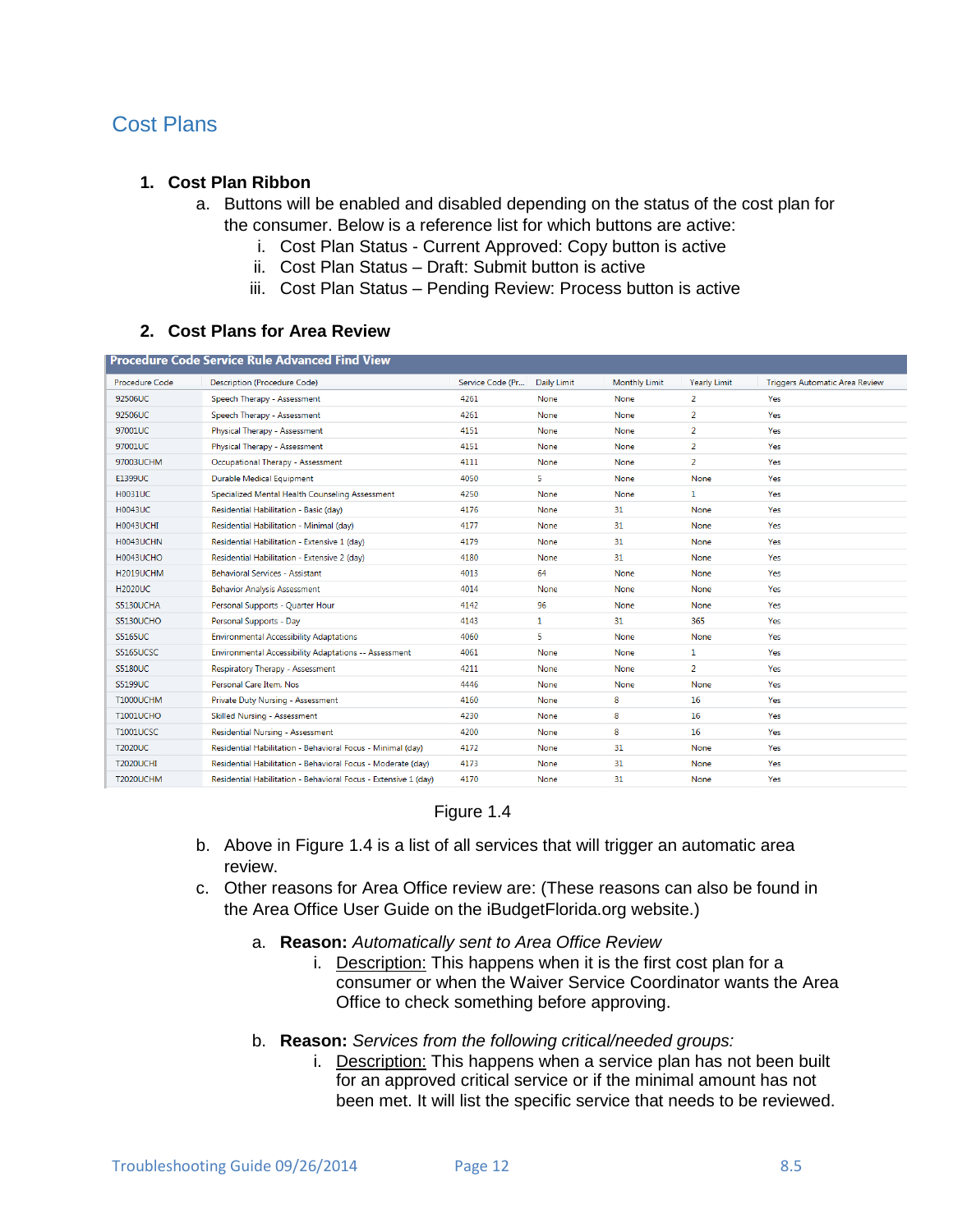- c. **Reason:** *One or more of the consumer's needed services have not been budgeted in the cost plan* 
	- i. Description: This happens when there is no service plan for a service that is needed to meet the health and safety requirements of the consumer. To verify this, click on *Consumer Approved Services* to make sure there is a service plan for all services listed.
- d. **Reason:** *The service Environmental Accessibility Adaptations has triggered an automatic Area Office review.* Please verify that the total expenditure is not greater than \$20,000 within the last five years.
	- i. Description: Environmental Accessibility Adaptations has a maximum allowed amount of \$20,000 per every five years of services. This alert reminds the Area Office staff to verify that limit has not been met yet for this consumer.
- e. **Reason:** *One or more of the consumer's needed services have been budgeted less than the current approved cost plan*.
	- i. Description: When a cost plan is built and copied for changing, those changes are tracked to create a history or *Historical* cost plan. The plans are then compared to the current approved plan to make sure that the changes will not affect the health and safety of the consumer. When this alert appears, it means that a needed service has been reduced. The Area Office needs to verify that this lesser amount will still meet the health and safety requirements of the consumer.
- f. **Reason:** *Waiver Support Coordination has not been budgeted as required*.
	- i. Description: Waiver Support Coordination is a required service for all cost plans. This alert verifies that it has been budgeted for every month of service in the cost plan. To check this, open the service plan for Support Coordination in the cost plan and verify that the amounts for each month are correct.
- **3. Waiver Service Coordinator needs to change service plan. WSC created a draft Cost Plan and deleted all 4 quarters for former provider. The draft cost plan still reflects the deleted units though the same draft cost plan says there are \$0 encumbered for deleted service. WSC tried to create a new cost plan but iBudget says the dates for services are overlapping for service. WSC deleted it but it still remains**
	- a. The WSC should cancel the quarters, not delete the units out of the quarters. You cannot change service plans for a new provider until the changes has been updated in the new system. You can no longer cancel a service plan and immediately rebuild a new plan unless there are enough funds in the remaining balance.
	- b. The new steps for canceling a service plan can be found in the Waiver Service Coordinator (WSC) User Guide on Page 55. The new service plan will not be canceled until all of the steps in the user guide has been completed, if a WSC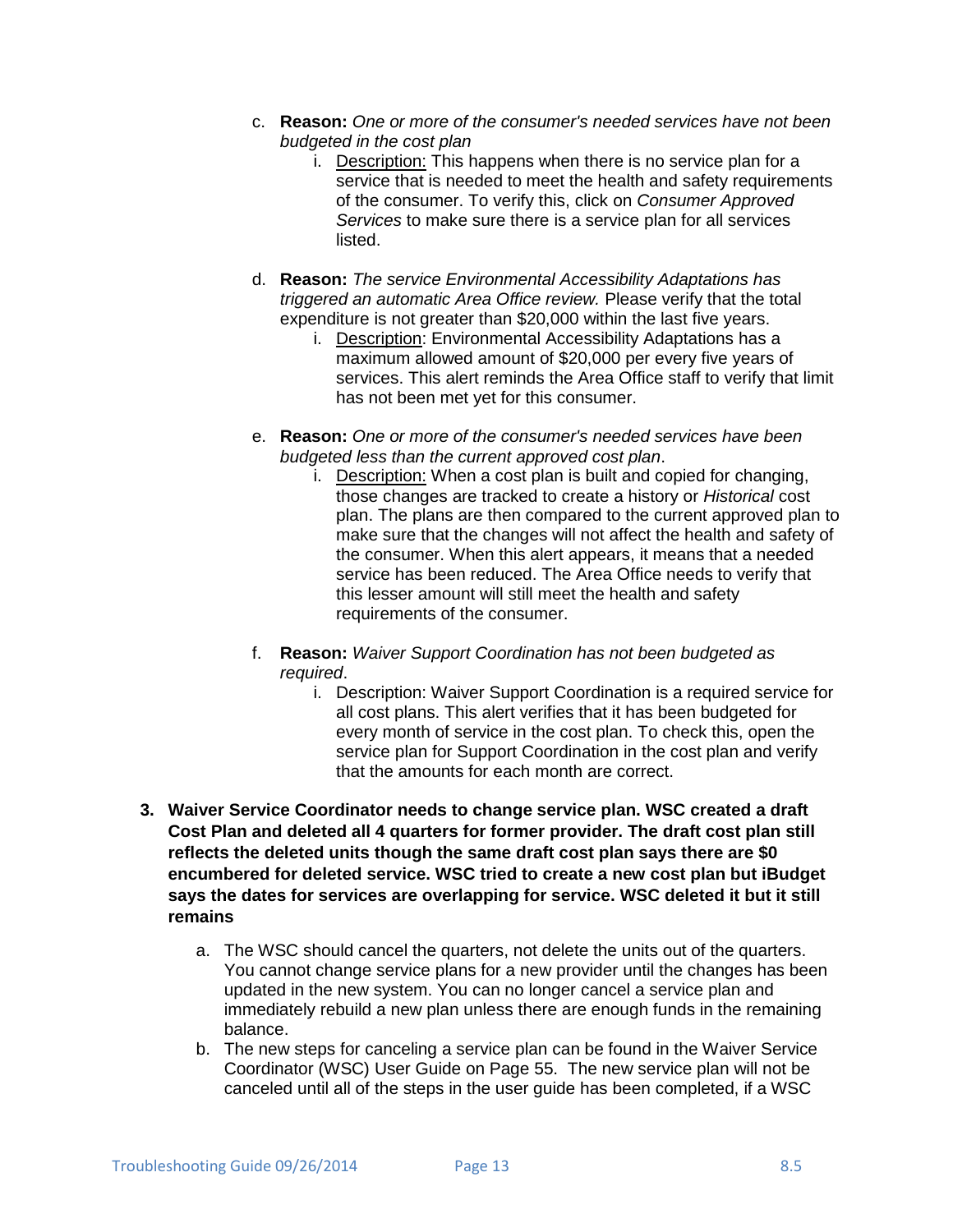tries to build a service plan with the exact same information that they previously canceled then the dates will be overlapping.

- **4. The WSC is trying to cancel a previous cost plan and there was no billing. It says cancelled for the 1st quarter and shows three months of money in the cost plan. She is getting the error "Business Process Error: the selected service plan record cannot be deleted." The system is not removing the money from the cost plan**
	- a. You cannot delete a copied service plan this is what they are trying to do when they receive that message. You can only cancel a copied service plan. The steps for canceling the service plan can be found in the Waiver Service Coordinator (WSC) User Guide on Page 55.
- **5. The user canceled the cost plan for her client and showing less money then what should be on the account. Per the user, the money has not been returned to the account. The account is showing approved for the cancellations but the money has not been refunded for the first quarter**
	- a. Verify the service plans are reflecting Cancel Approved on the status if they are then create a Help Desk ticket, and assign to the APD.iBudget.Contacts.
- **6. Cost plan cannot be copied due to Quarter 1 for the CP service plan for consumer being in "pending transmit" status.**
	- a. This is a new thing in iBudget. If the service authorizations are in Pending Transmit for the current quarter of the FY, then the cost plan will not be able to be copied. This is to ensure the correct service authorizations are sent to FMMIS and approved.
- **7. The Total number of units for Waiver Service Coordinator (WSC) exceeds the limit** 
	- a. This was a bug and has been corrected.

### **8. Budget Totals are Incorrect on the Cost Plan Information Screen**

a. Once a service plan has been created or modified in any way the budget totals are updated on the Cost Plan Information screen. This update can take up to 30 seconds to complete. If you are canceling a service plan please wait for the Cost Plan Information page to refresh with the new correct totals before building the new service plan or editing a different service plan. Once the Cost Plan Information page has refreshed then continue with the changes to the cost plan.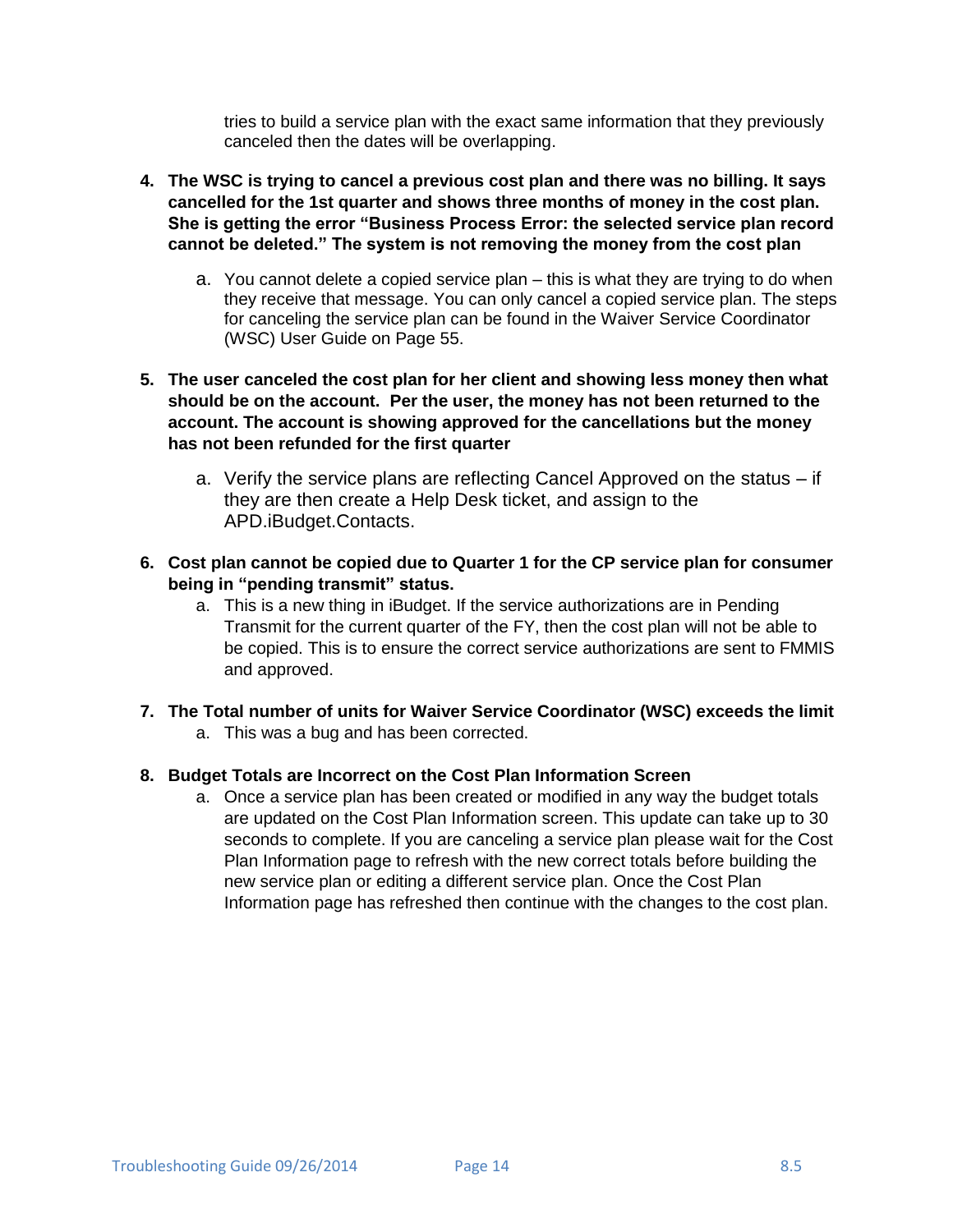## <span id="page-14-0"></span>Service Authorization Errors

### **1. Display the Service Plan Notes on the Service Authorization**

a. When the *Service Authorization Report* is run, the *Note* from the *Service Plan* will appear at the bottom.

## **2. Adding Notes to a Service Authorization**

- a. If the only item needing an update on a service authorization is the Note for the provider, the steps below will allow this to happen without having to copy the cost plan.
	- 1. Log into iBudget
	- 2. Click *Consumer*
	- 3. Search for consumer's name
	- 4. Double click on the consumer's name to open up the *Consumer Information* page
	- 5. On the left side under the *Details* menu click *Service Authorizations*
	- 6. Locate the *Service Authorization* that needs the note updated and double click
	- 7. This will open the *Service Authorization Information* page
	- 8. Click the *Notes* tab
	- 9. Click on *Click Here to enter a new note*
	- 10. Enter the note that needs to be added
	- 11. Click *Save*
	- 12. The new note has now been added to the *Service Authorization* and should now appear on the *Service Authorization* using the *Service Authorization Report*

### **3. Resending Service Authorizations**

a. When a service authorization has been returned from FMMIS as being rejected; IT has made the necessary corrections and instructions to correct it has been outlined in the *Waiver Service Coordinator User Guide (WSC)*. The instructions are titled: *How to Resend a Rejected Service Authorization.*

### **4. Receiving a Blank Page when Running the Service Authorization Report**

a. When running the Service Authorization Report you may receive a blank page back that has a date in the upper left corner and "Page 1 of 1" in the right corner. When setting the filters for the service authorization there is a filter called *PA Assign Date equals Today.* If you did not receive any PA numbers for your service authorizations today, then it will return a blank page.

If you want to find the service authorizations you received for any day besides today, please change the filter to say something other than the word *Today*. For example, you can change it *on or before* and then set the date to today's date. This will get all of the authorizations that were